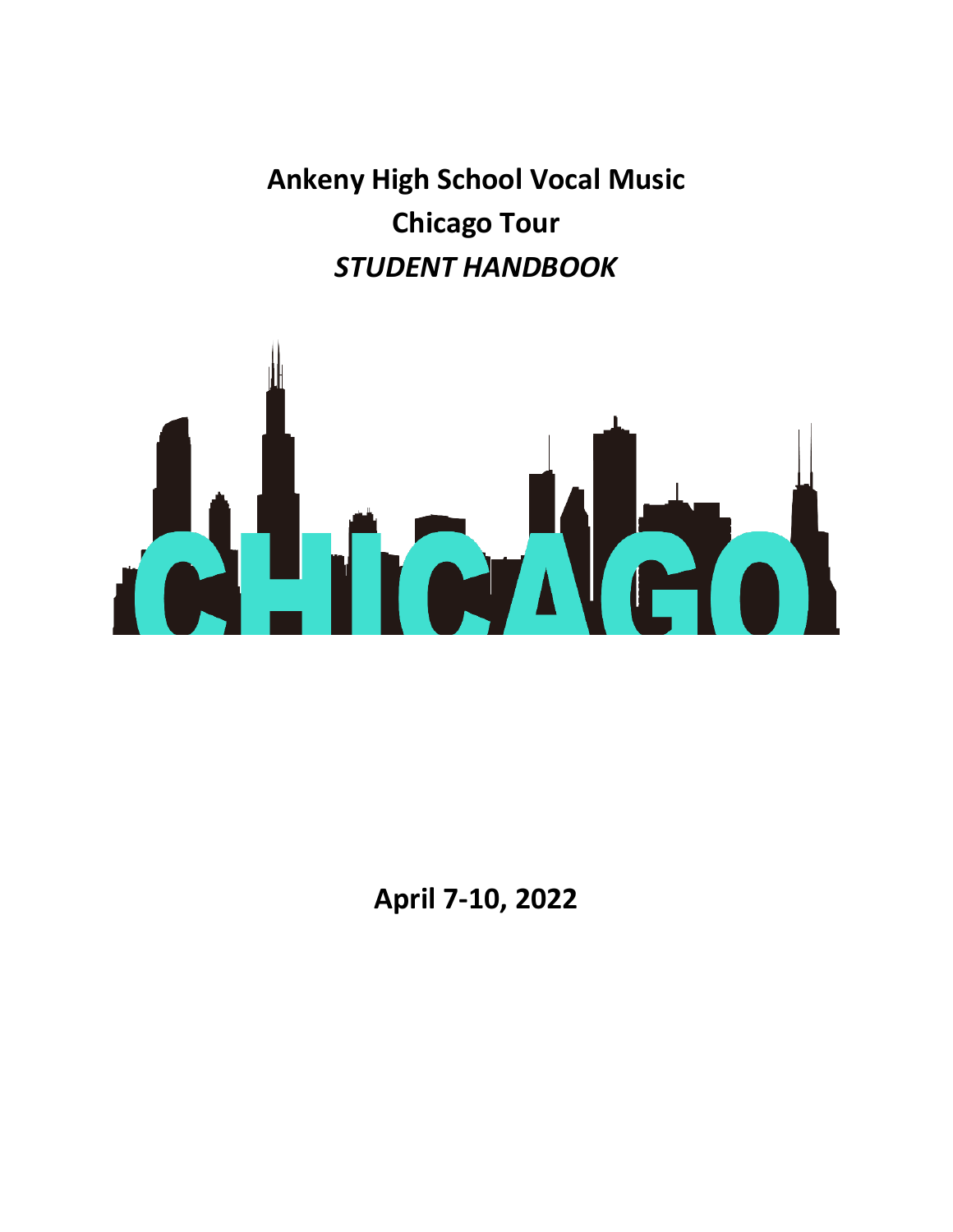## **Ankeny High School Vocal Music Chicago Tour 2022**

## I. Things to bring

- a. One (1) suitcase (stored under the bus)
- b. One (1) carry-on suitcase/bag (may be taken on the bus)
- c. Garment bag (optional) for dress clothes—make sure this is labeled.
- d. Face mask (required for the theatre)
- e. Clothes (discussed later)
- f. Performance items:
	- i. Trip t-shirt
	- ii. Jeans
	- iii. Music
- g. Pillow/blanket (optional for the bus ride)
- h. Cell phone & charger
- i. Your itinerary so you know what is next.
- j. A light jacket/sweatshirt (check the forecast in advance.)
- k. Umbrella (check the forecast)
- l. Personal toiletries
- m. Medications (all medications need to be turned in to a staff member or proper parental permission provided.) (More information below.)
- n. Money for meals not included, shopping, souvenirs, etc.
	- i. Meals not included (see meal summary below)
	- ii. Please consider saving back \$10.00 as a tip for the bus drivers.
- o. Snacks for the room. (All breakfasts are included at the hotel.)
	- i. Hotel rooms have mini fridges
	- ii. Plan with your roommates
- p. Things to do on the bus—books, magazines, movies (PG-13 and under), all electronics need to have headphones (movie guidelines apply to personal devices as well!)
- II. Things NOT to bring
	- a. Cans, bottles, or coolers…use vending machines
	- b. Expensive items (jewelry, electronics) If you would be devastated to lose it, leave it at home!
	- c. No gaming consoles! (These will be confiscated.)
	- d. Excessive amounts of cash; HINT: don't keep all of your cash in the same place!
	- e. Any illegal substances—*ZERO TOLERANCE*
	- f. Extra luggage beyond what is discussed above.
	- g. Duplicated appliance/room items…to save packing space, check with roommates and plan only to bring one hairdryer, iron, etc.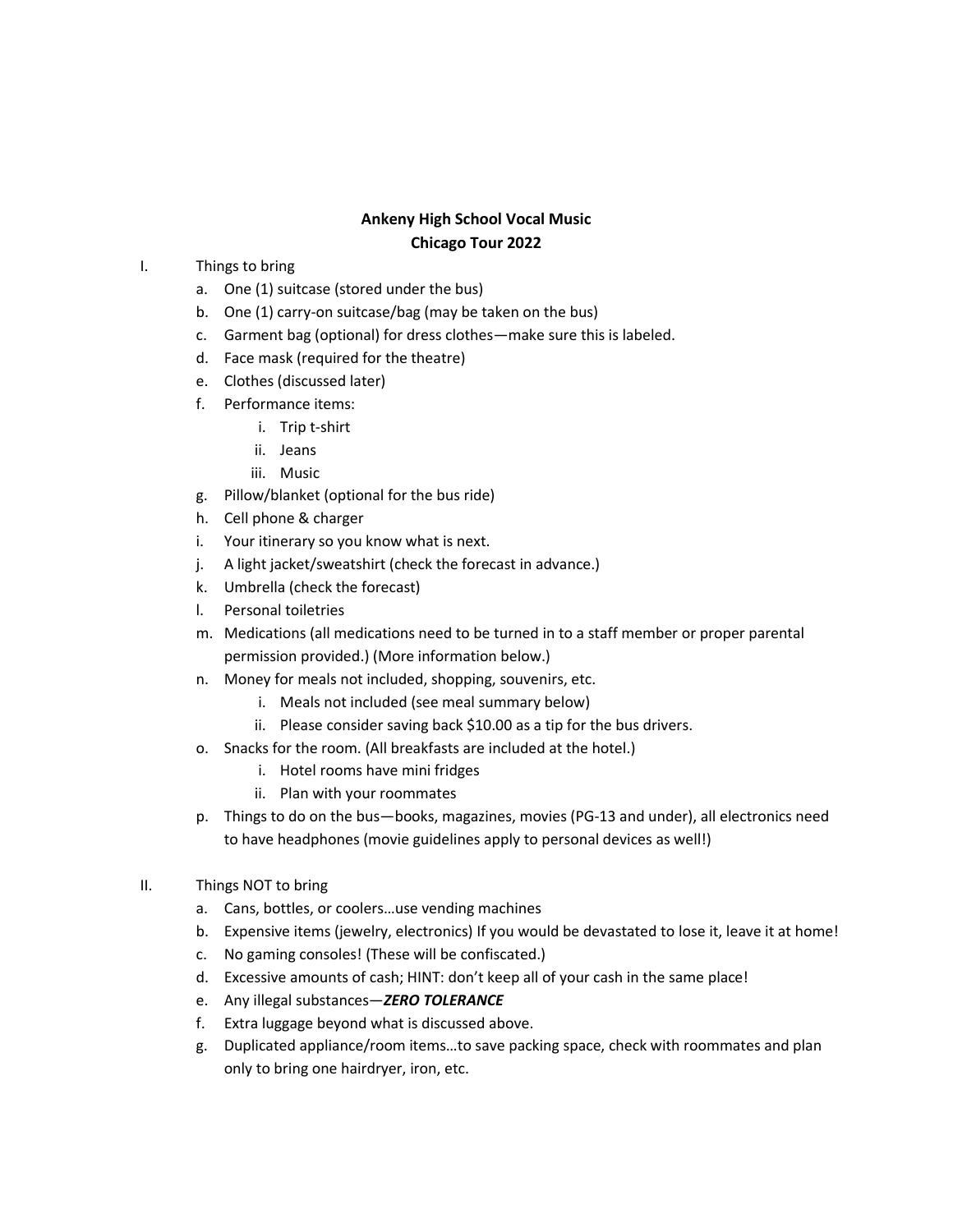- III. Clothing Considerations/Summary:
	- a. Thursday: Travel (comfy bus clothes are fine.)
	- b. Thursday evening: Dress up for dinner & Broadway show
	- c. Friday: Trip t-shirt and jeans (performance day)
	- d. Friday evening: Optional Change for Medieval Times (dress clothes, nice school clothes, or stay in trip shirt.)
	- e. Saturday: Nice school clothes; jacket/sweatshirt for Cubs game
	- f. Sunday: Nice school clothes
	- g. Don't forget your PJ's!
	- h. Appropriate shoes for doing lots of walking
- IV. On The Bus
	- a. You may choose your seat initially, then it becomes your assigned seat for the duration of the trip.
	- b. Be courteous to the bus drivers AT ALL TIMES; always say please and thank you, etc.
	- c. No flash photography/flashlights when it is dark; keep your cell phones low behind seats.
	- d. Do not spray cologne, perfume, etc.
	- *e.* PDA is never appropriate on this trip. Sharing of blankets is not allowed. *PENALTY: Assigned to sit with a chaperone.*
	- f. Eating is a privilege on the busses. Throw away garbage in the appropriate receptacles; pickup after yourself.
	- g. \*\*Pay FULL ATTENTION to attendance and announcements. (Report to your chaperone for attendance/check-in EVERY TIME YOU LOAD THE BUS!)
	- h. For a happy bus, avoid using the on board restroom except for emergencies—we will make periodic rest stops.
	- i. Always be **EARLY** for ALL departure times. We have a busy itinerary, promptness is key to staying on schedule and busses cannot stay parked.
	- j. Music or personal video is fine, but it must be on headphones.
	- k. En route movies must be approved by a director/chaperone. PG-13 or lower, please. (Reminder, this regulation applies to movies played on personal devices as well!)
- V. In the Hotel
	- *a.* Be on your best behavior in the hotel—Absolutely no loud noise, running or disruptions in hallways. Noise levels in rooms must be low enough that you can't be heard with your door closed.; other guests will not tolerate loudness or rowdiness. *PENALTY: You will be confined to your room when at the hotel.*
	- b. Keep track of your key—a room captain will be given the key.
		- *i.* Lost keys will not be replaced*; PENALTY: you will be responsible for the replacement cost.*
	- c. Report any pre-existing damage of your room to a chaperone. You will be legally and financially responsible for damages/theft.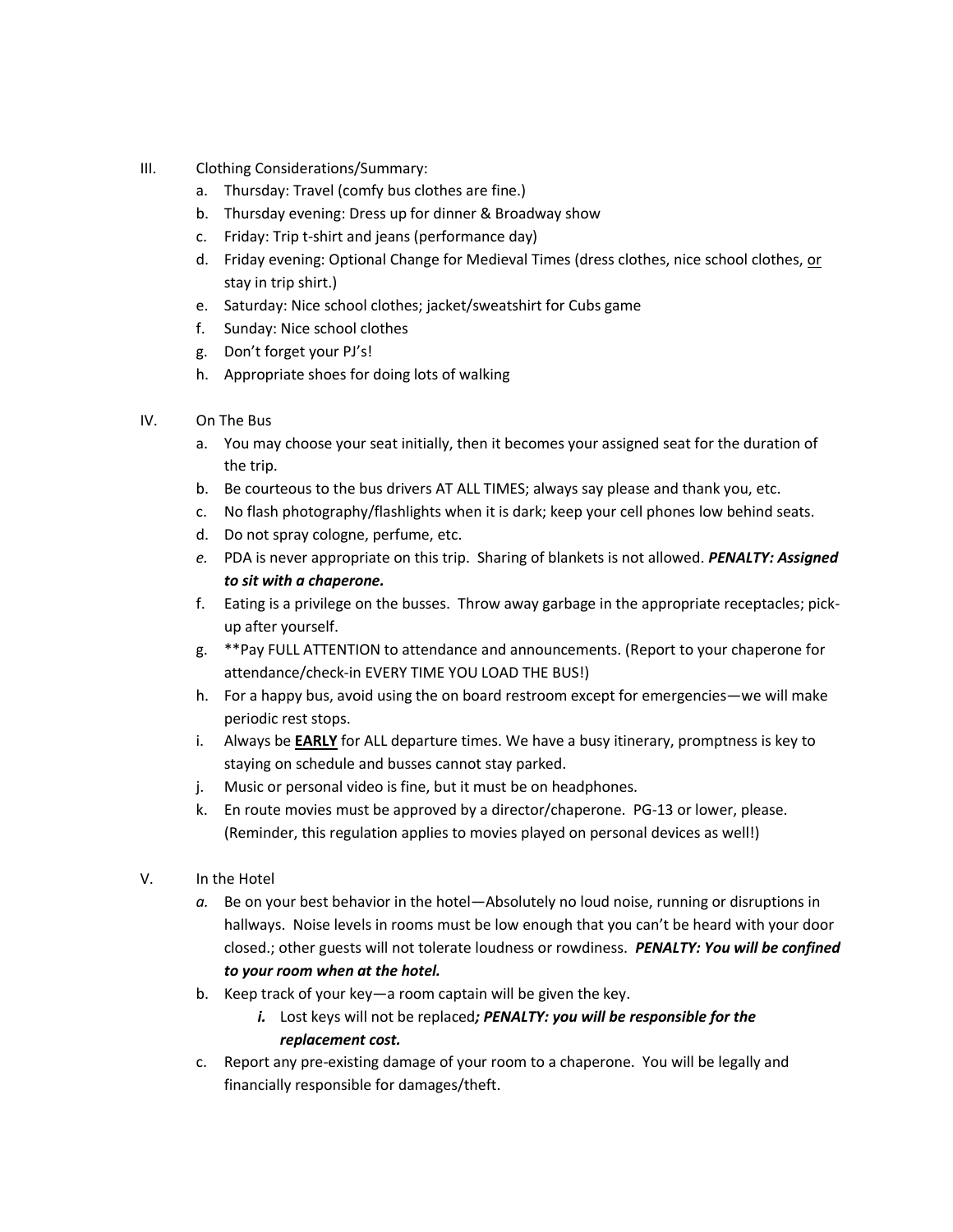- i. *PENALTY:* You will be expected to repair or replace any damage not reported to a director or chaperone. Unless one person in the room is willing to take responsibility for damage or rule infractions, all people in the room will equally share responsibility.
- d. Never open your door without verifying who is knocking. If the individual claims to be a hotel employee, call the front desk to verify.
- e. Do not purchase PPV movies, hotel services, mini fridge food/drink
- f. Do not use the room phones, use cell phones.
- g. \*\*You may not be in a room of the opposite sex—no exceptions—*ZERO TOLERANCE* i. Congregate in common areas (lobby, lounges, etc.…hallway is not a great choice.)
- h. Do not invite strangers to the hotel or into your hotel room.—*ZERO TOLERANCE*
- i. Get sleep! The days will be exciting, but tiring; you don't want to "sleep walk" through this experience!
- j. Do not play on the elevators. (Also note that noise carries in elevator shafts)
- *k.* Curfew: Will be announced at a meeting each night. You are not permitted to be out of your rooms without the permission of a director or chaperone during curfew hours—*ZERO TOLERANCE*
	- i. Your room will be checked by your chaperone at night, once checked in you may not leave your room during curfew hours.
- VI. Chaperones
	- a. Each room of students will be assigned to a designated chaperone for the duration of the trip.
	- b. Chaperones will have your contact information and you will have theirs.
	- c. Throughout sections of "free time" you will be asked to either meet with your chaperone at a designated place and time or make a phone call/text/etc. to check in.
	- d. \*\*Chaperones will complete luggage inspections on Thursday to make sure you have what you need and don't have what you don't. (*Bringing items on the "Not to Bring List" above may result in your forfeiting the trip immediately*.)
		- i. Luggage Inspections/Check-In on Thursday: 5:15-6:15AM
	- e. If you have an emergency or concern, contact your chaperone. If you need to reach Mr. Walters or Mr. Brown, use the Chicago Remind App.
- VII. Other Comments/Important Information
	- a. Suggestion: Do not leave your car at AHS on Thursday morning; get dropped off and arrange pick-up when we return.
	- b. To be early is to be ON TIME. "On time"=LATE. If we have to wait for you, you don't have the maturity to be outside of a chaperone's presence. Check your text messages, and know the itinerary. Give yourself plenty of time to get back to the meeting locations. *PENALTY: Assigned to a chaperone at all times.*
	- c. There is a purpose for every activity. If you cannot accept all of the activities, or feel the need to "modify" the activity to really make it fun, you should not be going on this trip. *PENALTY: Assigned to a chaperone at all times/removal from trip.*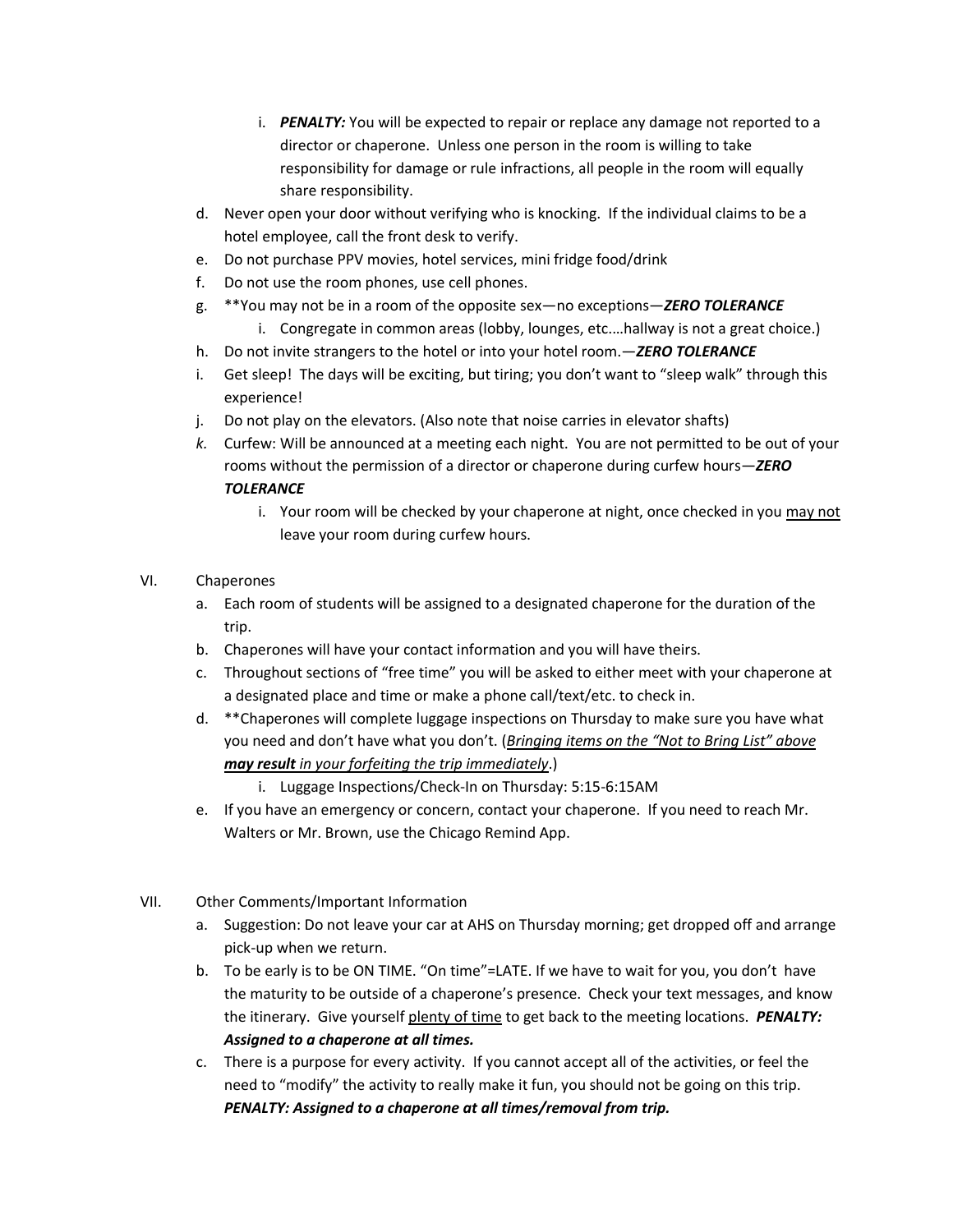- *d.* **Never go anywhere alone;** always travel in groups of 3 or more; stay near your chaperone/let them know what you are doing. *PENALTY: Assigned to a chaperone at all times.*
- e. **Never leave the hotel or group without a chaperone or director—***ZERO TOLERANCE*.
- f. Live the HAWK WAY every day. Represent yourselves, school, community, vocal music program, and families with pride.
	- i. All school policies are enforced on the trip.
	- ii. Be mindful of your language; conduct yourselves like young adults.
- g. Be mindful of being in a large city.
	- i. FILTER: THINK BEFORE YOU SPEAK!
	- ii. Avoid eye contact with beggars.
	- iii. Do not take "handouts" or "freebies" from people on the street.
	- iv. Watch your money: Ladies: purse w/a strap or fanny pack; Gentlemen: Keep your wallet in your front pocket.
	- v. Do not talk to strangers or invite any strangers from outside of our group to the hotel.—*ZERO TOLERANCE*
- h. **Remember that violating any trip rule, Ankeny High School rule, or law will cause you to return to Ankeny immediately at your parent's expense.**
- i. Blatant insubordination or disrespect of directors, chaperones, bus drivers, tour guides, etc. will be grounds for disciplinary action and/or removal from the trip.
- j. **If you see/hear something questionable, speak up—notify a director or chaperone immediately. Safety is the #1 priority**!
- k. People will get tired and cranky; do everything you can do to be pleasant to travel with!!  $\odot$
- l. Be FLEXIBLE with changes in the itinerary, things that don't go according to plan, etc.
- VIII. Meal Summary
	- a. Thursday Travel ( Breakfast & Lunch—**student costs**)
	- b. Thursday Dinner: Ed Debevic's (included)
	- *c. \*\*All breakfasts in hotel are included.\*\**
	- d. Friday lunch: Oakbrook Center—**student cost**
	- e. Friday dinner: Medieval Times (included)
	- f. Saturday lunch: Museum of Science & Industry (included)
	- g. Saturday dinner: Wrigley Field (Cubs game)—**student cost**
	- h. Sunday lunch: Portillo's (included)
	- i. Sunday: Travel (Dinner—**student cost**)
		- i. Suggested \$100.00 for meals not included.
- IX. Medications
	- a. Complete all required forms prior to departure (see list below)
	- b. Medications will be collected and distributed by an AHS staff member unless parental permission to self-administer is indicated in medical forms. Medications will be collected at the check-in on Thursday morning and should not remain in luggage without the aforementioned permission from parents.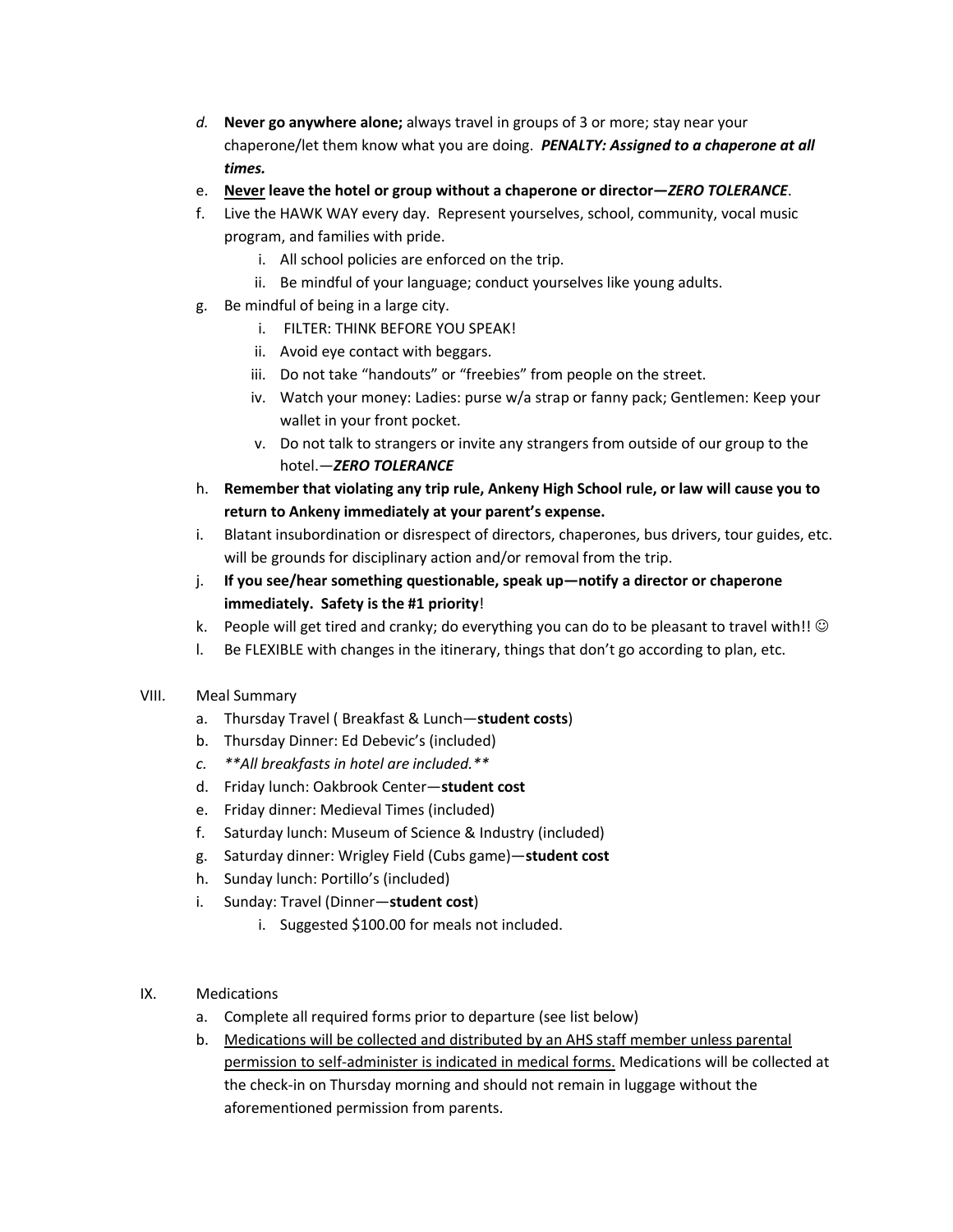- X. Communication/Chaperones
	- a. Hotel: Double Tree by Hilton; 9599 Skokie Blvd, Skokie, IL; (847) 679-7000
	- b. Mr. Walters or Mr. Brown can be contacted by email or via the Chicago Trip Remind App.
		- i. Remind: Text @chi-ahs to the number 81010 to join.
		- ii. Email[: ben.walters@ankenyschools.org;](mailto:ben.walters@ankenyschools.org) [adam.brown@ankenyschools.org](mailto:adam.brown@ankenyschools.org)
			- 1. We will have access to and check email regularly throughout the trip.
	- c. Chaperone Contacts: Meet at trip meeting.
- XI. Required Travel Forms (All must be completed/ turned in prior to travel.)
	- a. Behavior Contract
	- b. Permission to Travel (Group Travel Planners)
	- c. Medical Consent Form (Group Travel Planners)
	- d. ACSD Request for Giving Medication at School
	- e. Medication Google Form (AHS Nurse)
	- f. Emergency Contact Google Form (AHS Vocal Music)